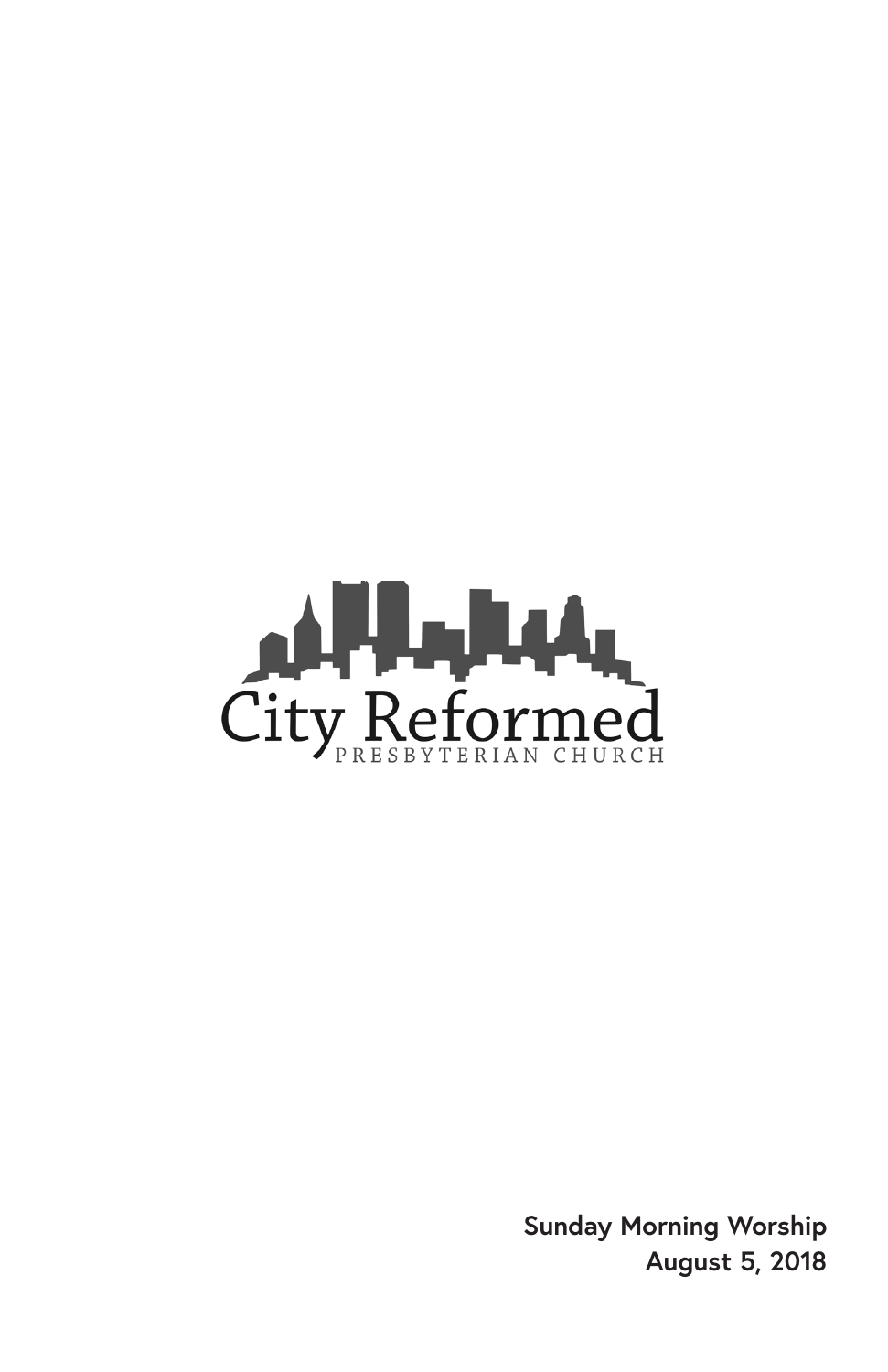### **Welcome to City Reformed Presbyterian Church**

We are glad to have you join us for worship today. Please stop by the Welcome Table in the foyer - we would love to meet you! If you would like more information, please fill out one of the info cards on the table, refer to our print newsletter, *City This Month,* or visit our website: **cityreformed.org**.

### **Reflections**

We had 'em all the way.

- Bob Prince (Iconic Pittsburgh Pirates radio broadcaster)

*Please speak to an usher or greeter if you have any questions about the nursery and children's programs.*

- *• There is a nursery for children infant 3 during the service.*
- *• During the 10:15 am service, children 4 7 have the option to be dismissed to attend Children's Church.*
- *• Children's bulletins are available at the back table for those staying in service.*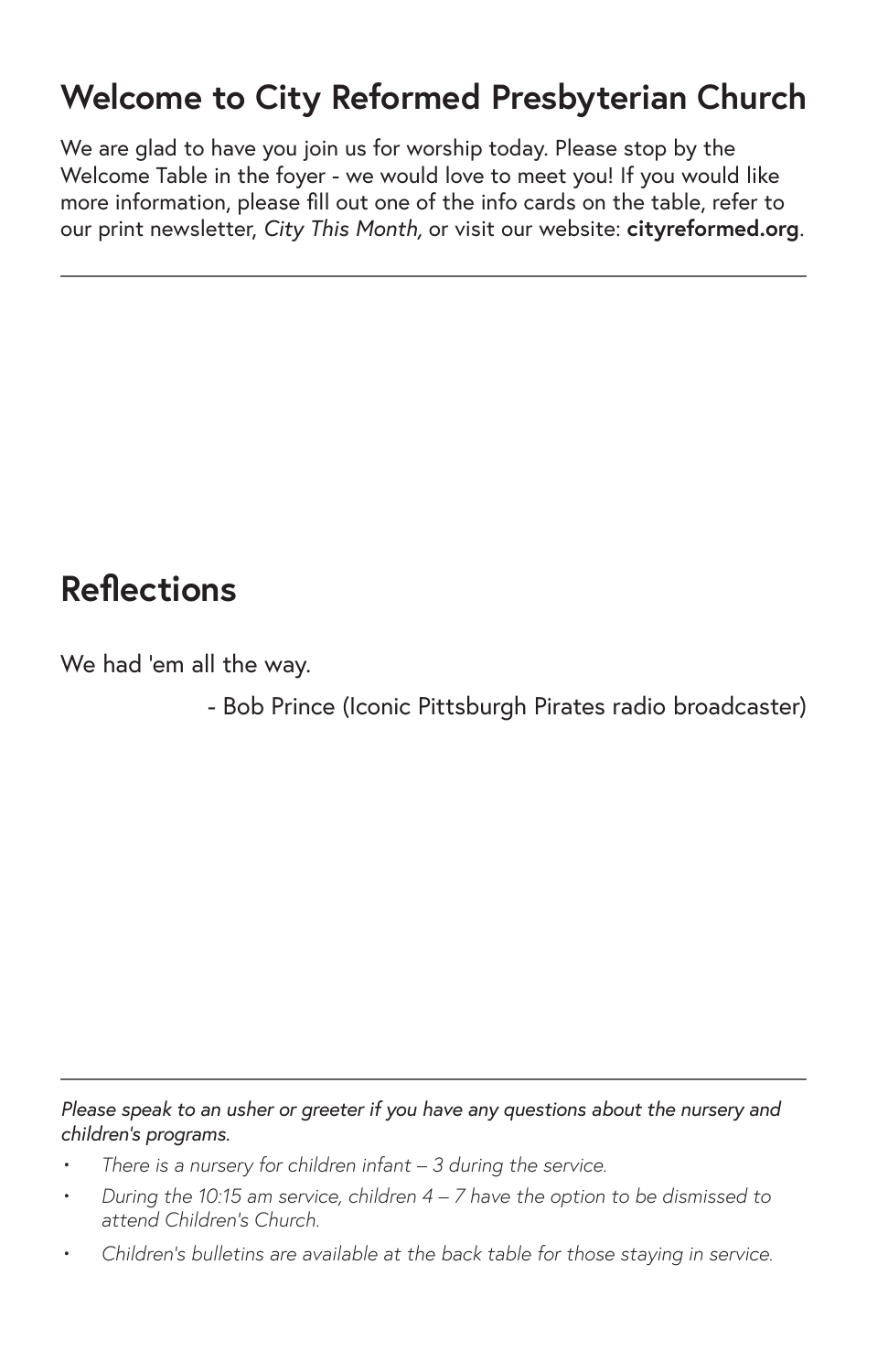# **Worship Service**

**City Reformed Presbyterian Church** Sunday Morning Worship – August 5, 2018 Presider: Reverend John McCombs

### **Call to Worship: Psalm 66:1, 5-12, 16**

*Please stand for the call to worship if you are able.*

- Leader Shout for joy to God, all the earth; sing the glory of his name; give to him glorious praise! …
- **People Come and see what God has done: he is awesome in his deeds toward the children of man.**
- Leader He turned the sea into dry land; they passed through the river on foot.
- **People There did we rejoice in him, who rules by his might forever, whose eyes keep watch on the nations—let not the rebellious exalt themselves.**
- Leader Bless our God, O peoples; let the sound of his praise be heard, who has kept our soul among the living and has not let our feet slip.
- **People For you, O God, have tested us; you have tried us as silver is tried.**
- Leader You brought us into the net; you laid a crushing burden on our backs; you let men ride over our heads; we went through fire and through water; yet you have brought us out to a place of abundance….
- **People Come and hear, all you who fear God, and I will tell what he has done for my soul.**

## **Prayer of Invocation**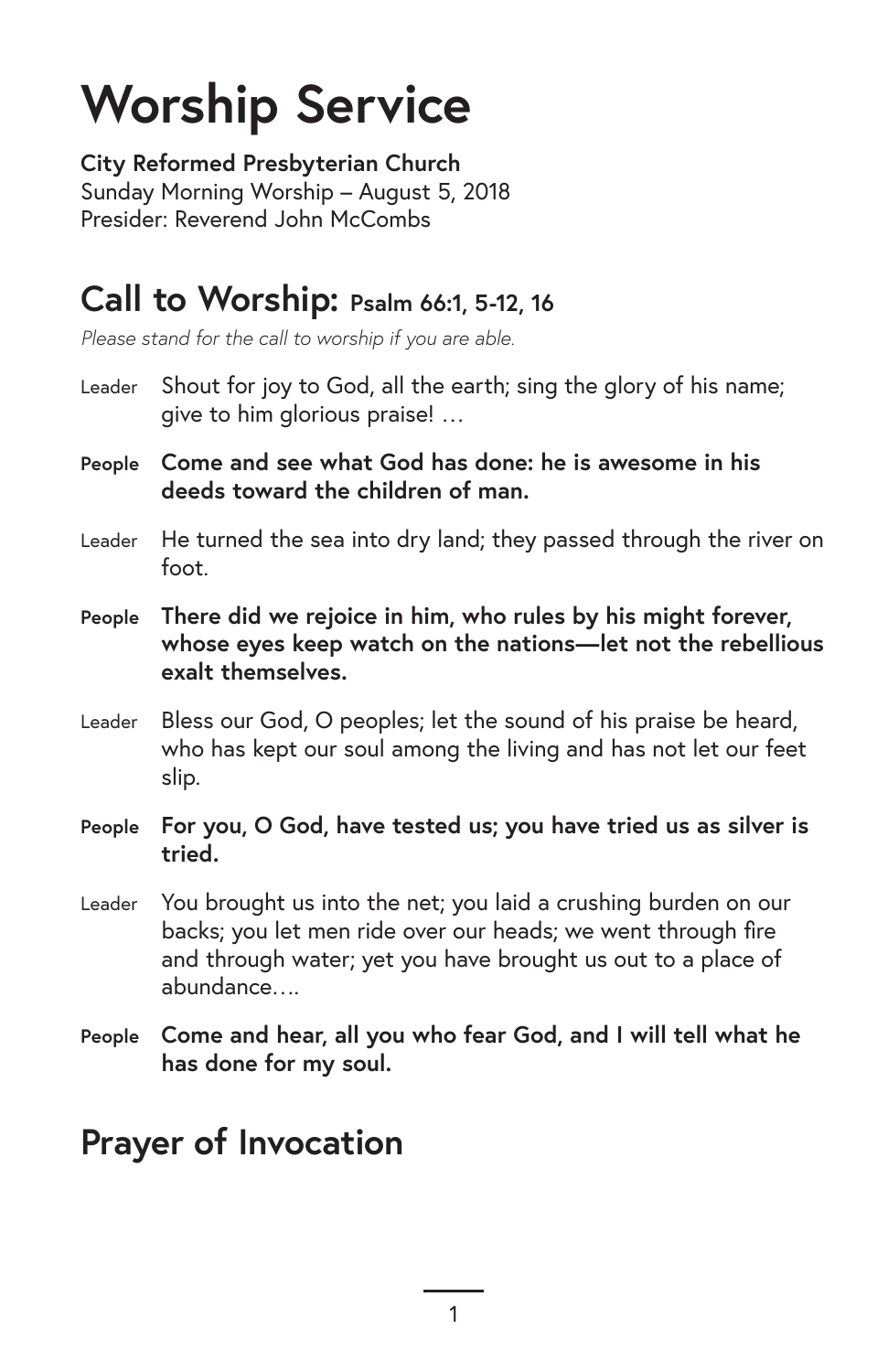### **Scripture Reading: Psalm 104:31-35**

#### **Rejoice In All Your Works - Psalm 104**

*(By: Wendell Kimbrough 2014)*

Every mouth that cries for food, Every lung that yearns for breath, Every eye that searches through the dark for light— All creation looks to you For its breath and for its food. From the goodness of your hand we're satisfied.

*Oh rejoice in all your works, King of Heaven, King of Earth! Every creature you have made declares your praise. We rejoice in all you've made, God of all-sustaining grace! With the mountain, sky, and sea, we sing your praise!* 

Every tree that thirsts for rain, Every bird that seeks its nest, Every heart that waits in hope to be made glad— All creation looks to you For its breath and for its food. From the goodness of your hand we're satisfied

May the pond'rings of my heart, And the song upon my lips, With the chorus of creation join in praise: To the God who made all things, To the Spirit who sustains, To the Son who over all creation reigns!

#### **Great Are You Lord**

*(By: Leslie Jordan & David Leonard 2012)*

You give life You are love You bring light to the darkness You give hope You restore Ev'ry heart that is broken And great are You Lord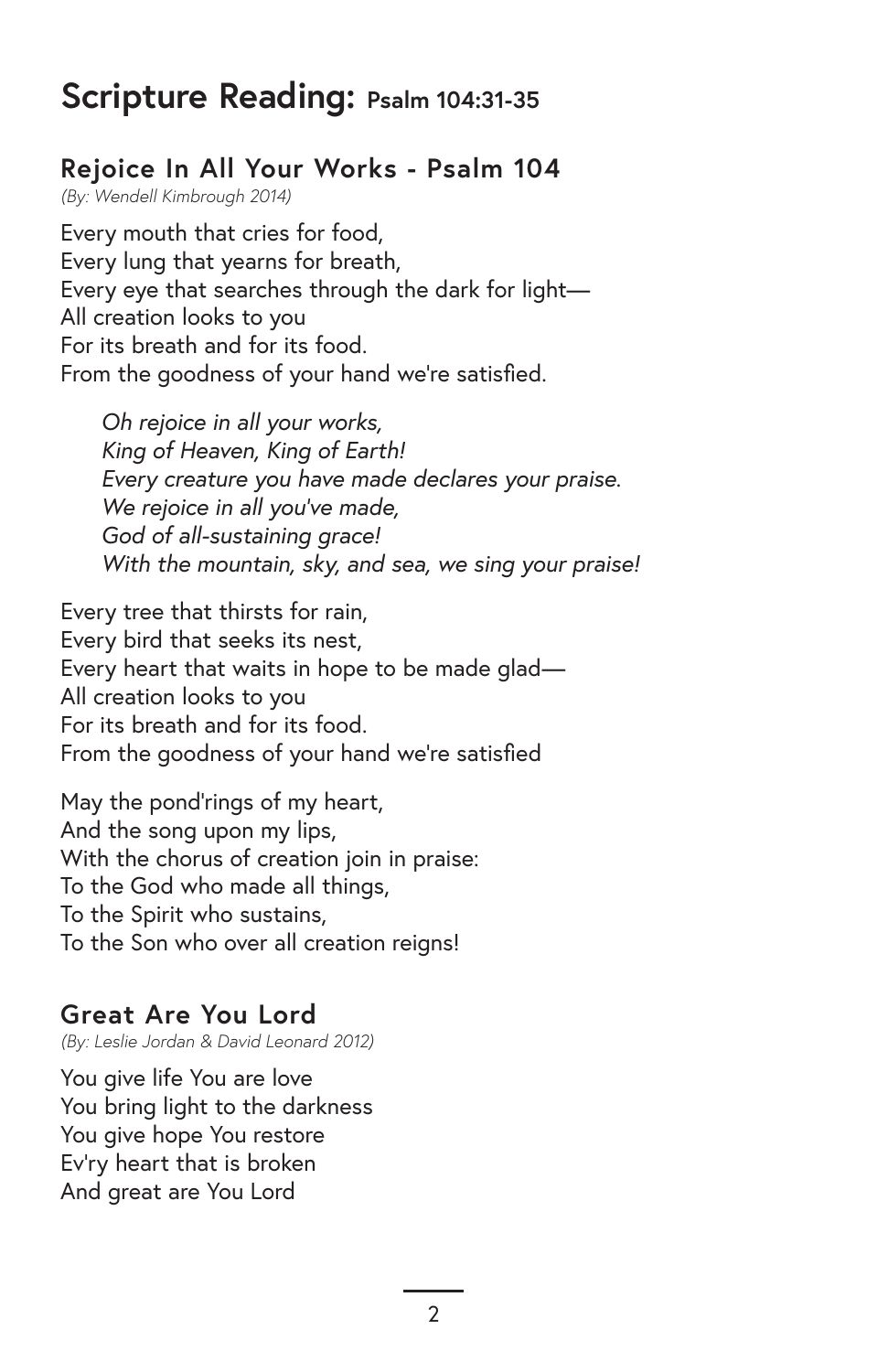*It's Your breath in our lungs So we pour out our praise We pour out our praise It's Your breath in our lungs So we pour out our praise to You only*

And all the earth will shout Your praise Our hearts will cry these bones will sing Great are You Lord

### **Call to Confession: Isaiah 41:10**

Fear not, for I am with you; be not dismayed, for I am your God; I will strengthen you, I will help you, I will uphold you with my righteous right hand.

# **Prayer of Confession**

**O God, we confess we have often been apathetic, failing to seek or even care about justice in the affairs that surround us. We have failed to truly love and value mercy as You do, nor extend it to others as You have to us. Our walk before you is frequently characterized by presumption rather than humility. Though we are but jars of clay, you have chosen us to be vessels of Your mercy and grace to a hurting world. Make us to respond to your love by displaying and extending the gospel of grace in word and deed to others with the joy of the Lord as our strength. Amen.**

# **Silent Confession**

### **Assurance of Pardon: Romans 8:31-34**

What then shall we say to these things? If God is for us, who can be against us? He who did not spare his own Son but gave him up for us all, how will he not also with him graciously give us all things? Who shall bring any charge against God's elect? It is God who justifies. Who is to condemn? Christ Jesus is the one who died—more than that, who was raised—who is at the right hand of God, who indeed is interceding for us.

# **Corporate Prayer**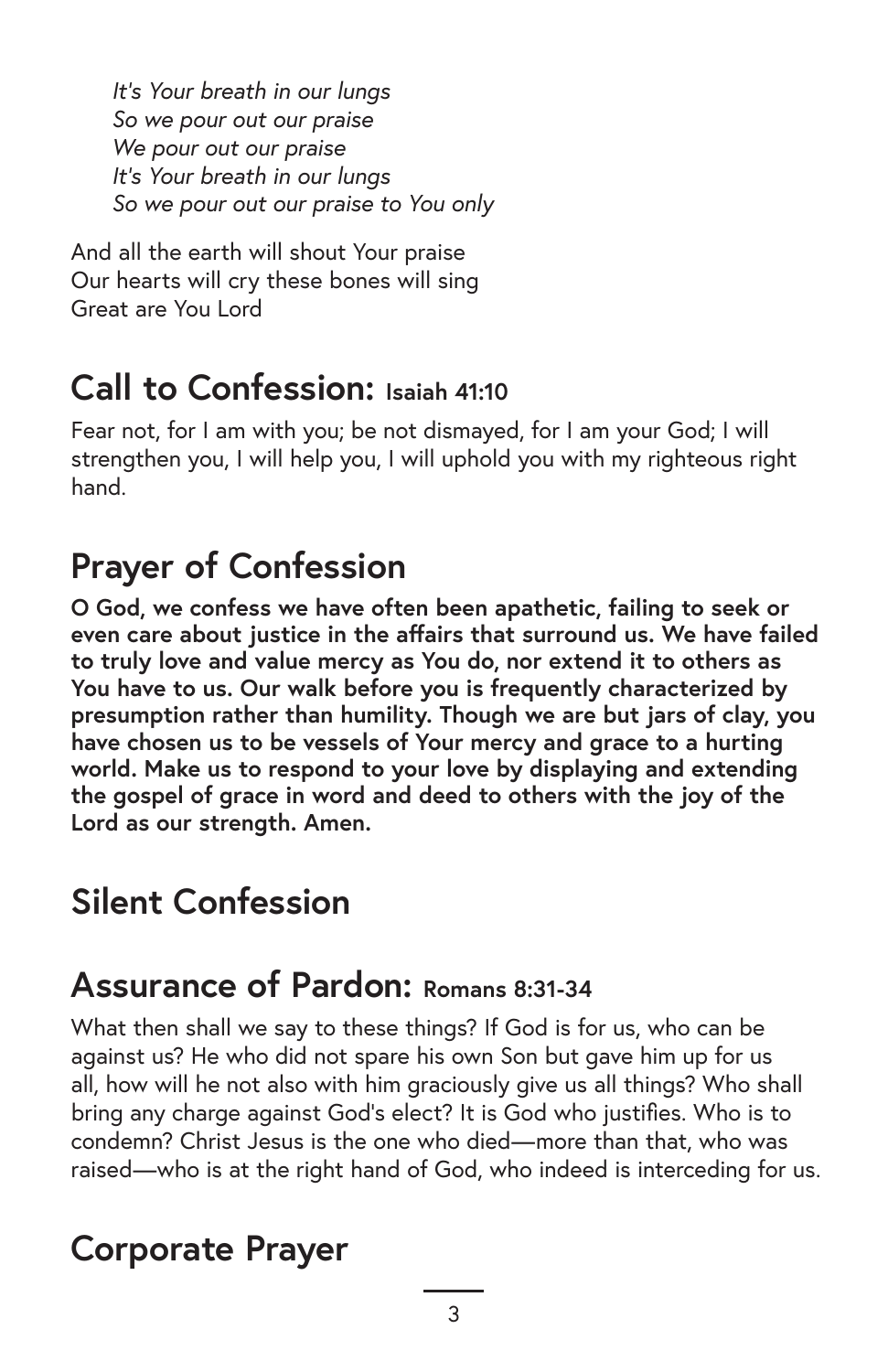# **Song of Renewal**

*During this song we will pass offering bags through the congregation. We ask that our members and regular attendees will thoughtfully consider their contribution as an act of worship - a response to God's grace in our lives. Those who are not a regular part of our church are not expected to participate in the offering.*

#### **Abide With Me**

*(By: Henry Francis Lyte 1847; Lyrics: Justin Smith 2007)*

Abide with me; fast falls the eventide; The darkness deepens; Lord with me abide. When other helpers, fail and comforts flee, Help of the helpless, abide with me.

Thou on my head, in early youth didst smile; And, though rebellious, and perverse meanwhile, Thou hast not left me, oft as I left Thee, On to the close Lord, abide with me.

I need Thy presence, every passing hour. What but Thy grace, can foil the tempter's power? Who, like Thyself, my guide and stay can be? Through cloud and sunshine, abide with me.

I fear no foe, with Thee at hand to bless Ills have no weight, tears lose their bitterness Where is thy sting death? Where grave thy victory? I triumph still, abide with me.

Hold Thou Thy cross, before my closing eyes; Shine through the gloom, and point me to the skies. Heaven's morning breaks, and earth's vain shadows flee; In life, in death, Lord, abide with me.

# **Pastoral Prayer**

*At this time, children ages 4-7 may be dismissed for children's church. The leaders will bring the children to children's church and then back to the worship service after the sermon.*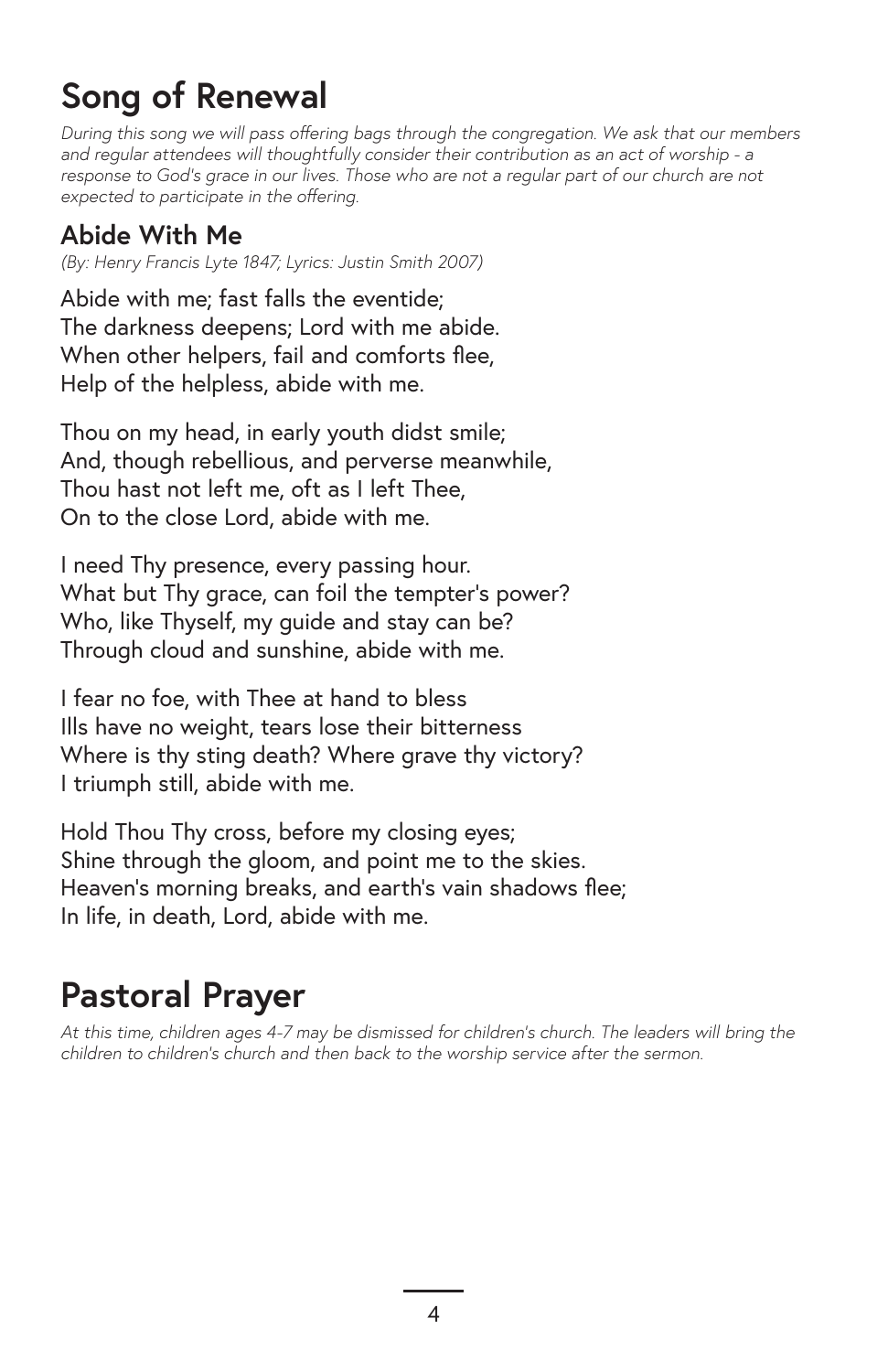#### **Sermon: Acts 27:1, 9-44**

**Acts Part 3: A Missionary in Chains "Saved Through the Storm"** - Reverend Matthew Koerber

And when it was decided that we should sail for Italy, they delivered Paul and some other prisoners to a centurion of the Augustan Cohort named Julius….

9 Since much time had passed, and the voyage was now dangerous because even the Fast was already over, Paul advised them, 10 saying, "Sirs, I perceive that the voyage will be with injury and much loss, not only of the cargo and the ship, but also of our lives." 11 But the centurion paid more attention to the pilot and to the owner of the ship than to what Paul said. 12 And because the harbor was not suitable to spend the winter in, the majority decided to put out to sea from there, on the chance that somehow they could reach Phoenix, a harbor of Crete, facing both southwest and northwest, and spend the winter there. 13 Now when the south wind blew gently, supposing that they had obtained their purpose, they weighed anchor and sailed along Crete, close to the shore. 14But soon a tempestuous wind, called the northeaster, struck down from the land. 15 And when the ship was caught and could not face the wind, we gave way to it and were driven along. 16 Running under the lee of a small island called Cauda, we managed with difficulty to secure the ship's boat. 17 After hoisting it up, they used supports to undergird the ship. Then, fearing that they would run aground on the Syrtis, they lowered the gear, and thus they were driven along. 18 Since we were violently storm-tossed, they began the next day to jettison the cargo. 19And on the third day they threw the ship's tackle overboard with their own hands. 20When neither sun nor stars

5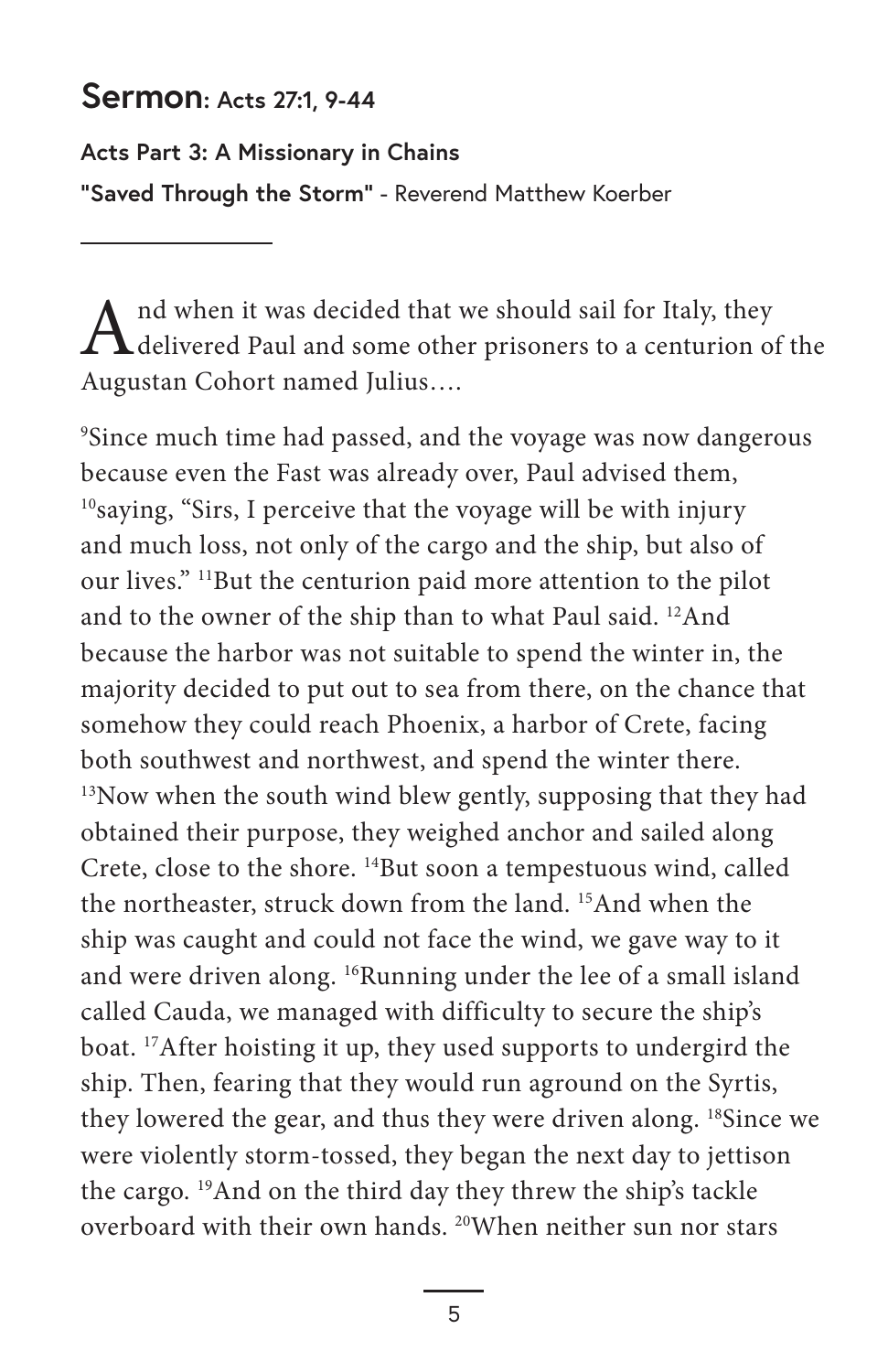appeared for many days, and no small tempest lay on us, all hope of our being saved was at last abandoned.

21 Since they had been without food for a long time, Paul stood up among them and said, "Men, you should have listened to me and not have set sail from Crete and incurred this injury and loss.  $22$ Yet now I urge you to take heart, for there will be no loss of life among you, but only of the ship. <sup>23</sup>For this very night there stood before me an angel of the God to whom I belong and whom I worship, 24 and he said, 'Do not be afraid, Paul; you must stand before Caesar. And behold, God has granted you all those who sail with you.' <sup>25</sup>So take heart, men, for I have faith in God that it will be exactly as I have been told. 26 But we must run aground on some island." <sup>27</sup>When the fourteenth night had come, as we were being driven across the Adriatic Sea, about midnight the sailors suspected that they were nearing land. <sup>28</sup>So they took a sounding and found twenty fathoms. A little farther on they took a sounding again and found fifteen fathoms. 29 And fearing that we might run on the rocks, they let down four anchors from the stern and prayed for day to come. 30 And as the sailors were seeking to escape from the ship, and had lowered the ship's boat into the sea under pretense of laying out anchors from the bow, 31 Paul said to the centurion and the soldiers, "Unless these men stay in the ship, you cannot be saved." 32 Then the soldiers cut away the ropes of the ship's boat and let it go.

33 As day was about to dawn, Paul urged them all to take some food, saying, "Today is the fourteenth day that you have continued in suspense and without food, having taken nothing. 34 Therefore I urge you to take some food. For it will give you strength, for not a hair is to perish from the head of any of you." <sup>35</sup>And when he had said these things, he took bread, and giving thanks to God in the presence of all he broke it and began to eat. 36 Then they all were encouraged and ate some food themselves. 37(We were in all

6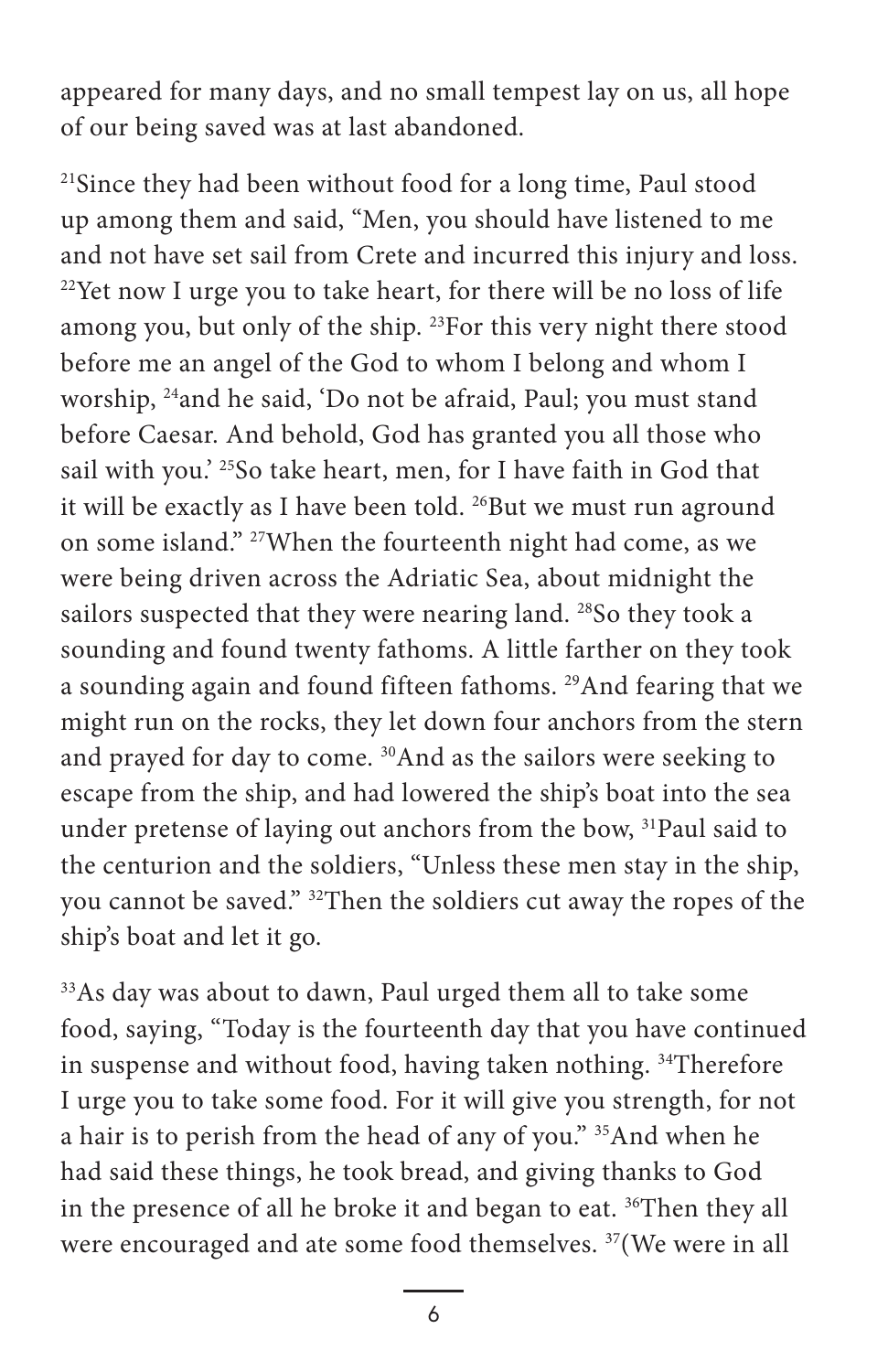276 persons in the ship.) <sup>38</sup>And when they had eaten enough, they lightened the ship, throwing out the wheat into the sea. 39Now when it was day, they did not recognize the land, but they noticed a bay with a beach, on which they planned if possible to run the ship ashore. 40So they cast off the anchors and left them in the sea, at the same time loosening the ropes that tied the rudders. Then hoisting the foresail to the wind they made for the beach. <sup>41</sup>But striking a reef, they ran the vessel aground. The bow stuck and remained immovable, and the stern was being broken up by the surf. 42The soldiers' plan was to kill the prisoners, lest any should swim away and escape. <sup>43</sup>But the centurion, wishing to save Paul, kept them from carrying out their plan. He ordered those who could swim to jump overboard first and make for the land, 44and the rest on planks or on pieces of the ship. And so it was that all were brought safely to land.

**People Thanks be to God.**

Leader This is the Word of the Lord.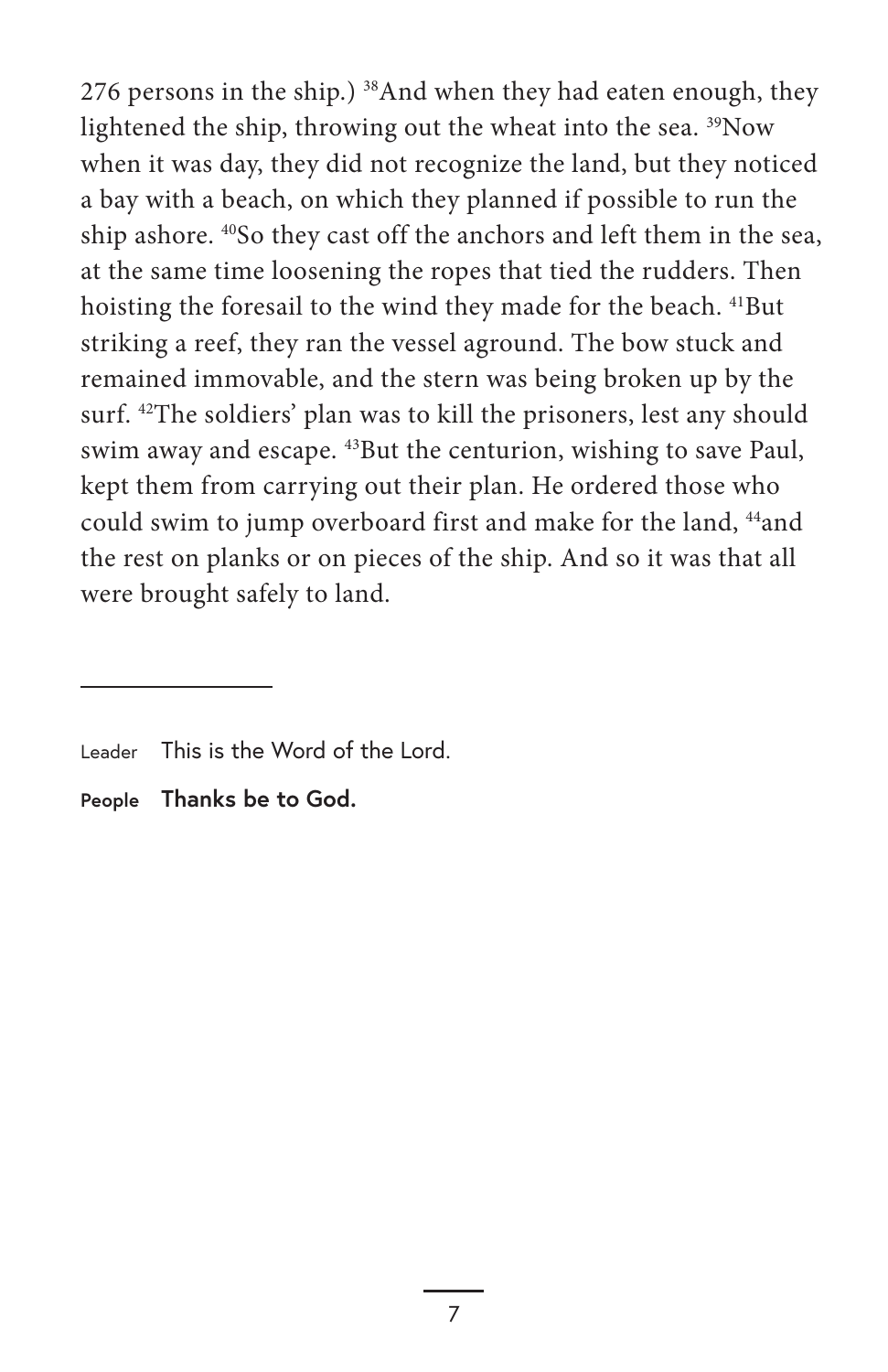# **Additional Scripture**

Isaiah 43:1-3 / But now thus says the Lord, he who created you, O Jacob, he who formed you, O Israel: "Fear not, for I have redeemed you; I have called you by name, you are mine. When you pass through the waters, I will be with you; and through the rivers, they shall not overwhelm you; when you walk through fire you shall not be burned, and the flame shall not consume you. For I am the Lord your God, the Holy One of Israel, your Savior.

Jonah 1:3-4 / But Jonah rose to flee to Tarshish from the presence of the LORD. He went down to Joppa and found a ship going to Tarshish. So he paid the fare and went down into it, to go with them to Tarshish, away from the presence of the Lord. But the Lord hurled a great wind upon the sea, and there was a mighty tempest on the sea, so that the ship threatened to break up.

Mathew. 8:24-26 / And behold, there arose a great storm on the sea, so that the boat was being swamped by the waves; but he was asleep. And they went and woke him, saying, "Save us, Lord; we are perishing." And he said to them, "Why are you afraid, O you of little faith?" Then he rose and rebuked the winds and the sea, and there was a great calm.

## **Communion**

*City Reformed Church invites all baptized Christians who are willing to forsake their sins and trust Christ alone for salvation, and who are members of congregations which proclaim the gospel, to receive Holy Communion with us. Parents with noncommuning children are encouraged to bring their children forward during communion. The elders will lay a hand on their head and briefly pray for them as they serve you.*

*Communion will be served by elders to several people at a time at the front of the Church. When you are ready, please proceed up using the left aisle. At the ushers' guidance, you may move forward to receive the elements as a group. We encourage you to exit from the front via the nearest aisle.*



*Communion is served with wine and with grape juice. The wine is placed in the two outer circles of the communion tray, and the grape juice is placed in the inner circle. Because Jesus used wine during the first communion service, we believe using real wine is beneficial. However, participants are welcome to choose. There is also glutenfree bread available on each plate.*

*Please join us in song as we celebrate Christ dwelling with his church in the sacrament of communion.*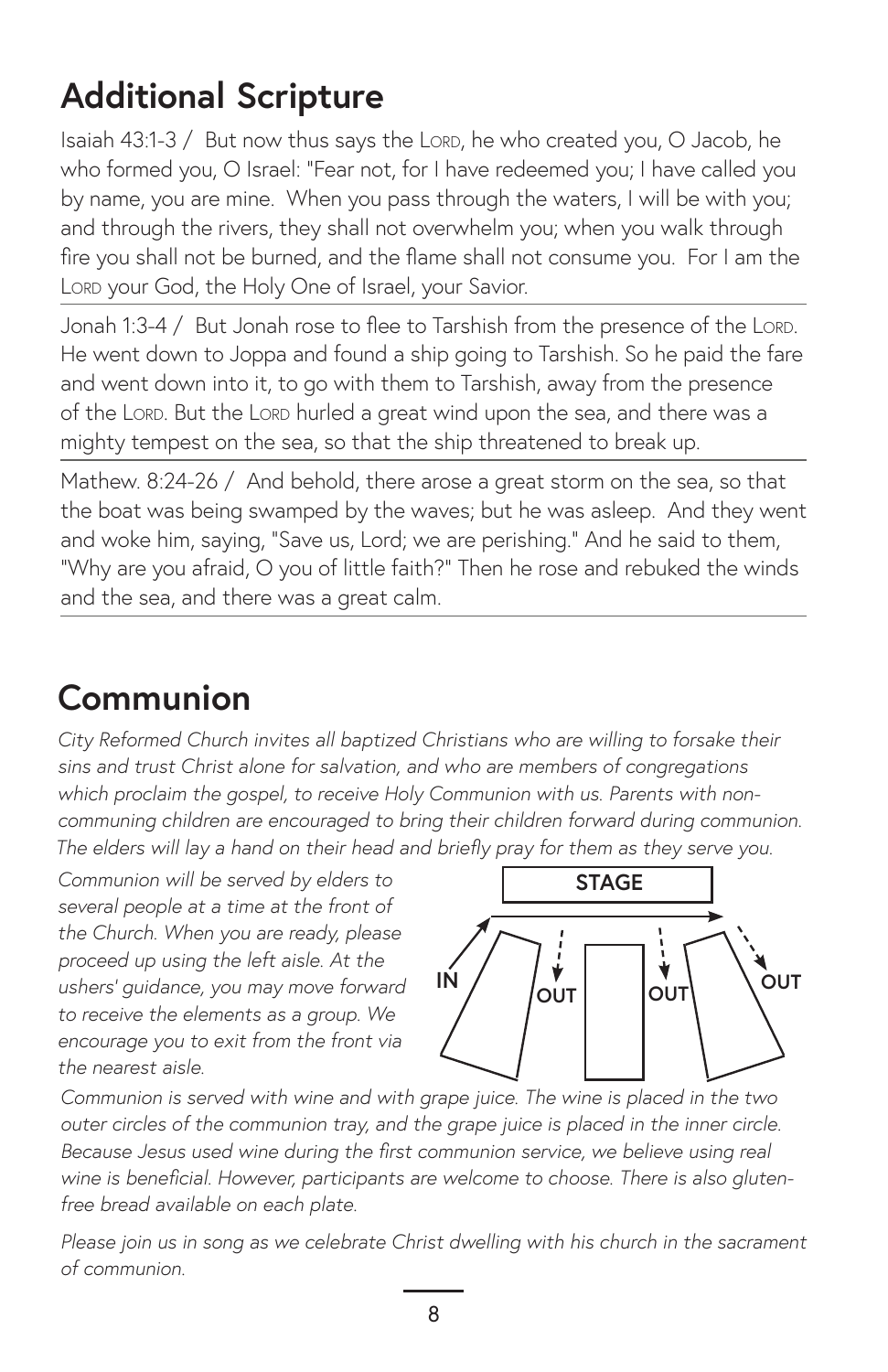# **Songs of Communion**

*Please stand for the final songs if you are able.*

#### **How Firm A Foundation**

*(Lyrics: R. Keene and George Keith 1787; Arranged: Daniel Snoke 2018)*

How firm a foundation, ye saints of the Lord, Is laid for your faith in His excellent Word! What more can He say than to you He hath said, To you who for refuge to Jesus have fled?

"Fear not, I am with thee, O be not dismayed, For I am thy God I will still give thee aid; I'll strengthen thee, help thee, and cause thee to stand Upheld by my righteous, omnipotent hand."

"When through the deep waters I call thee to go, The rivers of grief shall not thee overflow For I will be with thee, thy troubles to bless, And sanctify to thee thy deepest distress."

"The soul that on Jesus hath leaned for repose, I will not, I will not desert to its foes; That soul, though all hell should endeavor to break, I will never, no never, no never forsake."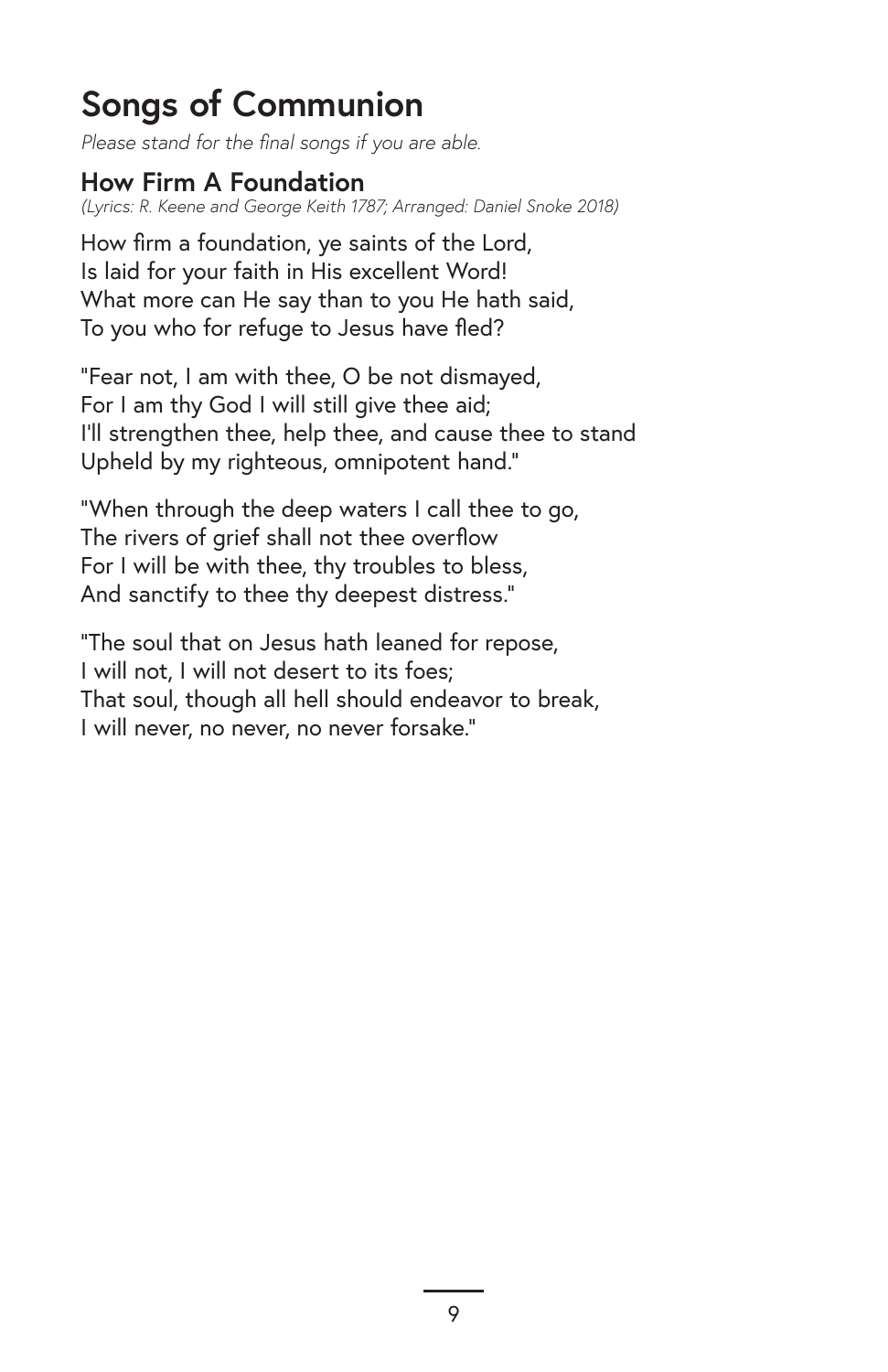#### **Isaiah 43**

*(Author Unknown)*

When you pass through the waters, I will be with you, And the waves will not overcome you. Do not fear, For I have redeemed you. I have called you by name; You are mine.

*For I am the Lord, your God (echo) I am the Lord, your God I Am The Holy One of Israel, your Savior. (Repeat)*

*I am the Lord (Do not fear) I am the Lord (Do not fear) I am the Lord (Do not fear) I am the Lord (Do not fear)*

When you walk through the fire, You'll not be burned, And the flames will not consume you. Do not fear, For I have redeemed you. I have called you by name; You are mine.

#### **Amazing Grace**

*(By: Edwin Othello Excell and John Newton 1779)*

Amazing grace! How sweet the sound! That saved a wretch like me! I once was lost, but now am found; Was blind but now I see.

'Twas grace that taught my heart to fear. And grace my fears relieved. How precious did that grace appear The hour I first believed!

Through many dangers, toils, and snare. I have already come. 'Tis grace hath brought me safe thus far, And grace will lead me home.